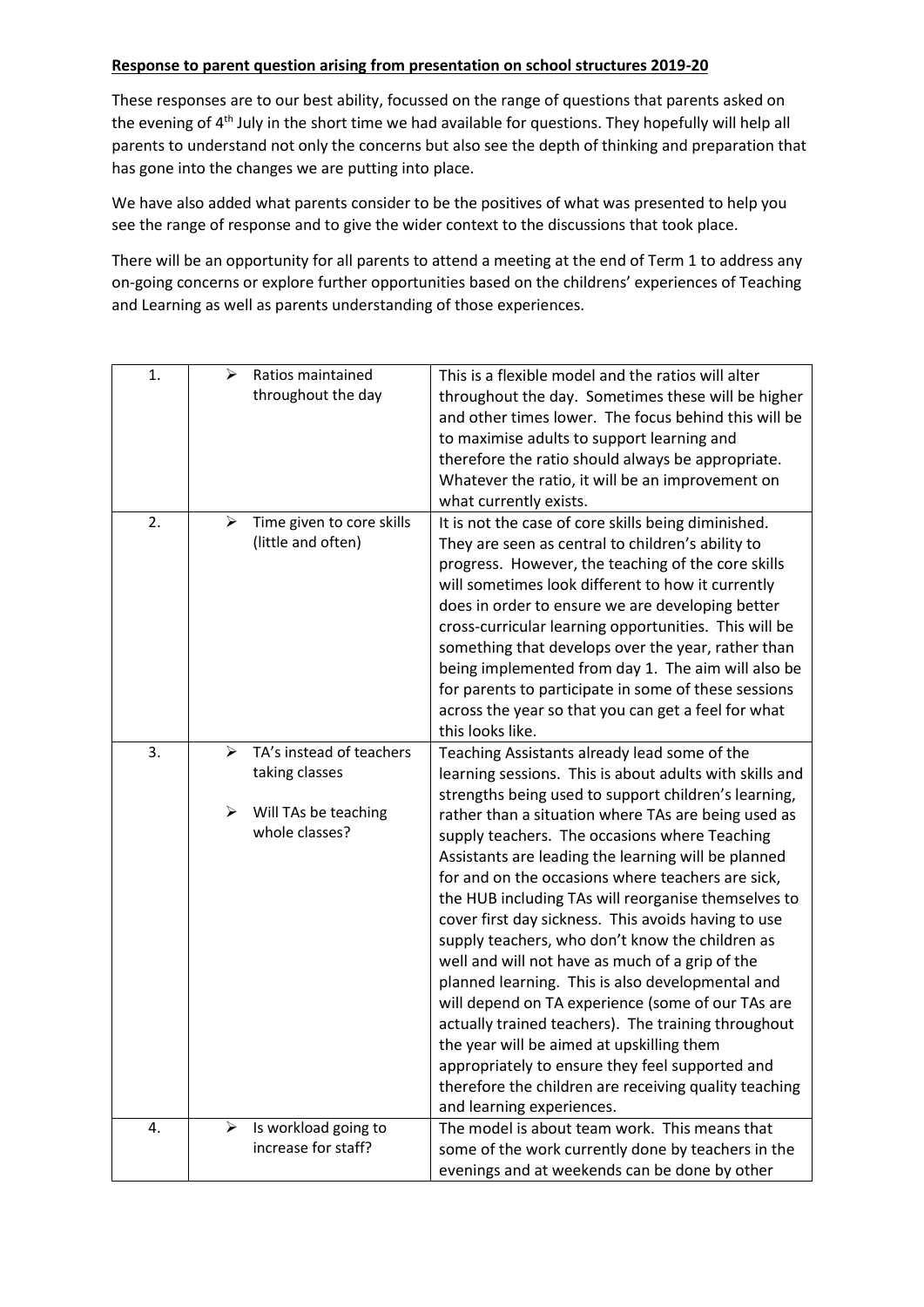|     |                                            |                                                                                                                                                                                                                                                                                                                                                                                          | members of the team during the school day, or vice-<br>versa teachers get to do some of the key priorities<br>in their role whilst the teaching is led by other staff<br>in the team where appropriate $-$ see above.                                                                                                                                                            |
|-----|--------------------------------------------|------------------------------------------------------------------------------------------------------------------------------------------------------------------------------------------------------------------------------------------------------------------------------------------------------------------------------------------------------------------------------------------|----------------------------------------------------------------------------------------------------------------------------------------------------------------------------------------------------------------------------------------------------------------------------------------------------------------------------------------------------------------------------------|
| 5.  | ⋗                                          | Financial future of<br>changes                                                                                                                                                                                                                                                                                                                                                           | These have been budgeted for and that budget is<br>monitored by the governors. Specific savings have<br>been identified from the budget to support this<br>structure.                                                                                                                                                                                                            |
| 6.  | ➤                                          | How it will impact on<br>Year 6 and current sets /<br><b>Streaming across Years 5</b><br>& 6                                                                                                                                                                                                                                                                                             | The principle of setting has significant issues, as well<br>as benefits. The focus is very much on developing<br>mixed ability teaching and learning throughout<br>school. This will include work with the children in<br>developing their understanding of themselves as<br>learners and therefore their ability to take<br>responsibility for their progress and achievements. |
| 7.  | ⋗                                          | Accuracy of assessments                                                                                                                                                                                                                                                                                                                                                                  | The focus of assessment is on ensuring judgements<br>are based on a strong knowledge of a child. These<br>are not therefore based on one single activity or<br>sequence of learning. The class teacher is still<br>responsible for making the final decisions are<br>attainment and progress.                                                                                    |
| 8.  | ≻                                          | Where is this coming<br>from? Is this happening<br>anywhere else?                                                                                                                                                                                                                                                                                                                        | This approach is a formalised version of different<br>things happening in different schools. The context<br>of each school makes it different in terms of how it<br>is put together and therefore appears in any school.                                                                                                                                                         |
|     | $\blacktriangleright$                      | What is the research<br>behind this model?                                                                                                                                                                                                                                                                                                                                               | The focus is more about what we want to achieve<br>for the children, than the structure we put in place<br>to support that. This is the first step to achieving<br>the vision 'Believing it's Possible'.                                                                                                                                                                         |
| 9.  | groups?<br>⋗<br>$\blacktriangleright$<br>➤ | Does this mean mixed year<br>Will older children in<br>Hubs (yr6) be stretched<br>and challenged if<br>teaching is aimed at both<br>year groups in the Hub?<br>Will younger children<br>have a chance to shine if<br>they are with older<br>children - especially if<br>they are one of the<br>youngest in the year<br>group already?<br>Are groups going to be<br>split into abilities? | The will be some limited working in mixed year<br>group situations. This will not be in core learning<br>because children have age related expectations that<br>they are working to. However, there will be certain<br>situations in the wider curriculum where children<br>may benefit from working as part of their Hub,<br>rather than just in the class/year group.          |
| 10. | ⋗                                          | Will school time be<br>structured enough?                                                                                                                                                                                                                                                                                                                                                | All learning will be focused as it currently is towards<br>specific curriculum objectives. This is not designed<br>to create grey areas, but rather the intention is to<br>provide greater impact in the variety of learning<br>experiences in the curriculum. Structure is<br>therefore essential to effective working and impact<br>on children's learning.                    |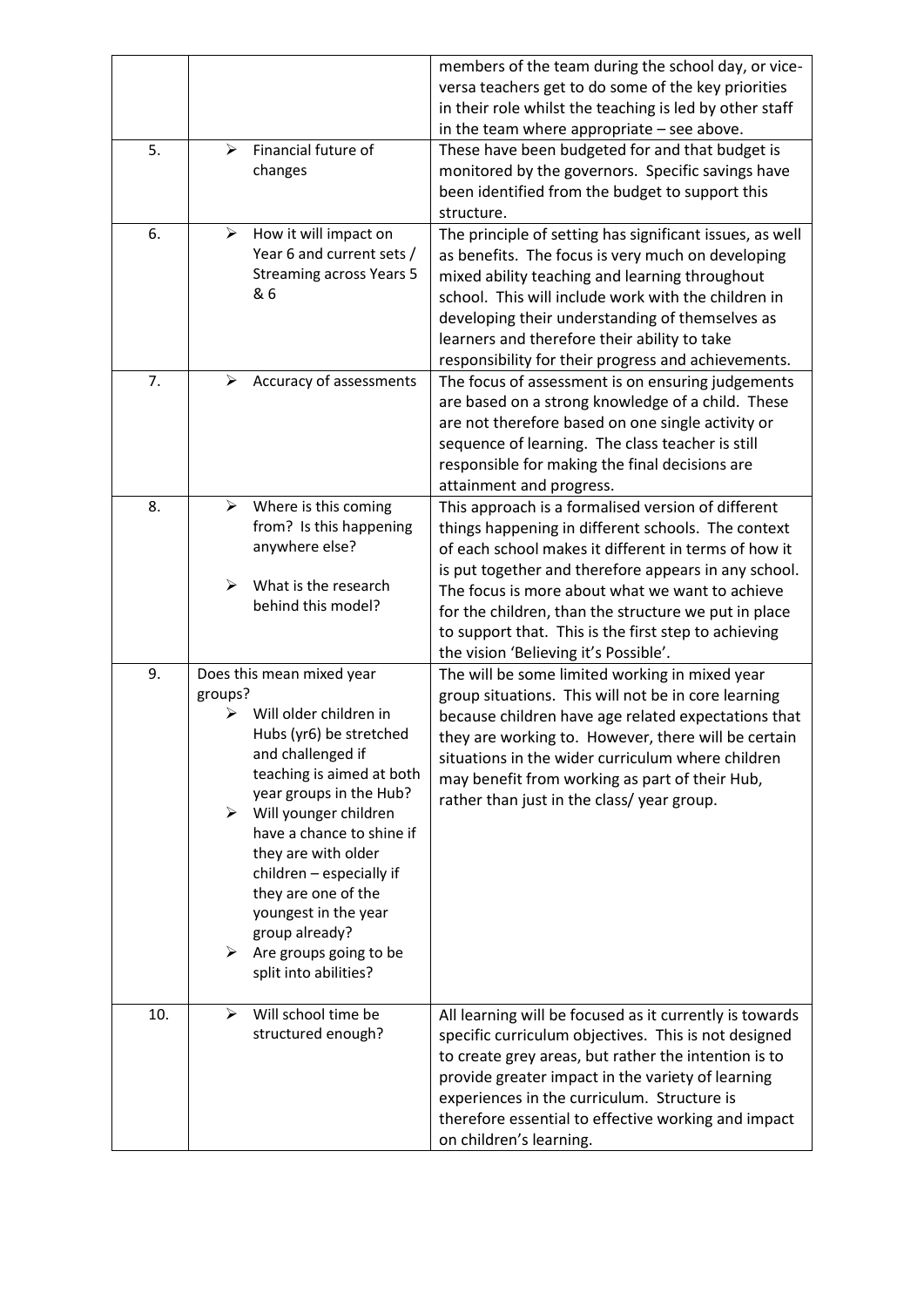| 11. | ≻                               | Not enough time to take<br>in and ask/answer<br>questions                                                                                                                                                 | Hopefully this will help to answer some of these<br>questions. We will be meeting at the end of term 1<br>to explore any continuing issues further. Mr<br>Forrester and Mr Burch will be in the playground on<br>Tuesday, Wednesday and Thursday next week to<br>answer any questions/ talk about how it is going, so<br>please feel free to speak to us then.                                                                                                                                                                                                                                           |
|-----|---------------------------------|-----------------------------------------------------------------------------------------------------------------------------------------------------------------------------------------------------------|----------------------------------------------------------------------------------------------------------------------------------------------------------------------------------------------------------------------------------------------------------------------------------------------------------------------------------------------------------------------------------------------------------------------------------------------------------------------------------------------------------------------------------------------------------------------------------------------------------|
| 12. | ≻                               | Parents - who is the<br>point of contact?                                                                                                                                                                 | The class teacher. Your chid will continue to have a<br>class teacher, who has overall responsibility for their<br>emotional wellbeing and academic progress.                                                                                                                                                                                                                                                                                                                                                                                                                                            |
| 13. | ➤                               | Difficult for working<br>parents - how do we<br>priorities meetings at<br>school?                                                                                                                         | We are constantly attempting to offer a range of<br>times to facilitate parents participating in their<br>children's education. There are naturally some<br>limits to this, given that most of the staff are also<br>working parents. We will continue to endeavour to<br>develop this but the provision of evening sessions<br>where we may get 10 to 20 parents is not a viable<br>use of staff time and we would therefore look to<br>find other ways to facilitate good partnership<br>working.                                                                                                      |
| 14. | ⋗<br>$\blacktriangleright$<br>➤ | Concern that children<br>will be overlooked<br>amongst multiple<br>teachers/TAs<br>Will there still be a<br>member of staff that<br>knows my child?<br>What is going to happen<br>about mental wellbeing? | The opposite is the case. This is not a secondary<br>model where children are moving from adult to<br>adult throughout the day. Rather, they will still<br>have their core teacher, but that teacher will have<br>support from other teachers/ TAs to enhance the<br>learning opportunities in a more effective way for<br>the children. We don't have the resources to<br>ensure all children get heightened supervision/<br>support at all times but we have invested in<br>increasing the amount of time there is wider adult<br>support for children's learning.                                     |
| 15. | ➤                               | Will children know what<br>they are doing?                                                                                                                                                                | Routines are in place and teaching and learning has<br>been planned to ensure the Hub week gives adults<br>the opportunity to identify any gaps in organisation.<br>At the same time it is about giving children the<br>opportunity to develop an understanding of how<br>their day will work. Undoubtedly there will be some<br>confusion and misunderstandings at the beginning,<br>as is the case with any form of change. The focus is<br>very much on ensuring children not only become<br>more confident about what they are doing, but also<br>begin to take a lead in that as the year develops. |
| 16. |                                 | Consistency of the day                                                                                                                                                                                    | The children will not be moving around all over the<br>school with different adults and different groupings<br>all of the time. Certain core arrangements will be in<br>place to ensure consistency for adults and children.                                                                                                                                                                                                                                                                                                                                                                             |
| 17. | ⋗                               | How can the school<br>manage children mixing<br>using the space eg:<br>Reception have sliding<br>doors                                                                                                    | We don't have this facility throughout school and it<br>is one of the restrictions we are working with. As<br>we are able to adapt the building space (taking into<br>account financial and logistical limitations) we are<br>aiming to ensure that each Hub has some extra                                                                                                                                                                                                                                                                                                                              |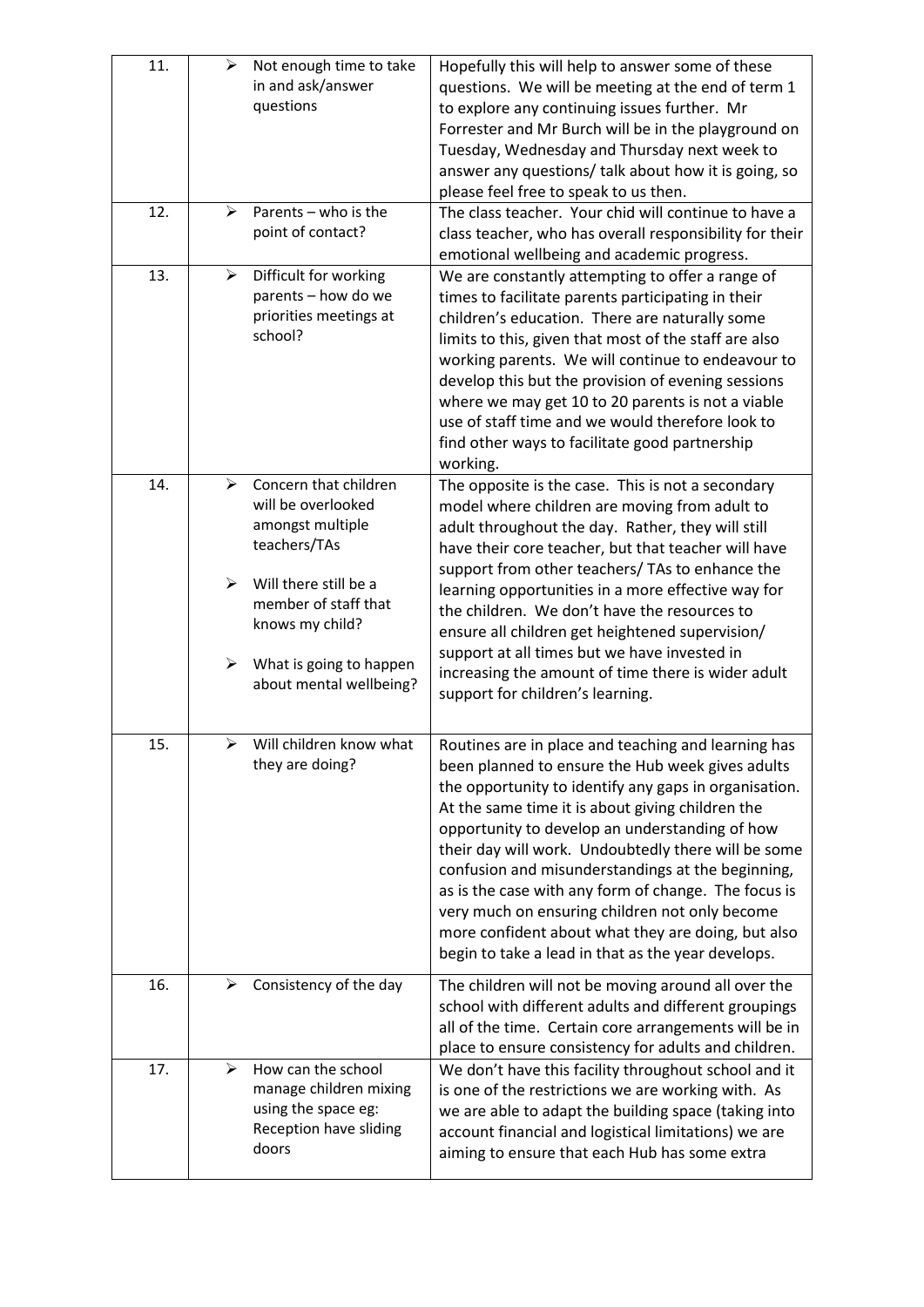|     |                       |                                                                                               | dedicated space available to increase the options<br>for different teaching and learning groups.                                                                                                                                                                                                                                                                                                                                                                                                                                                                                                                                     |
|-----|-----------------------|-----------------------------------------------------------------------------------------------|--------------------------------------------------------------------------------------------------------------------------------------------------------------------------------------------------------------------------------------------------------------------------------------------------------------------------------------------------------------------------------------------------------------------------------------------------------------------------------------------------------------------------------------------------------------------------------------------------------------------------------------|
| 18. | ⋗                     | Languages?                                                                                    | We intend that this model gives more space to the<br>wider curricular learning and therefore there will be<br>increased opportunities for learning Spanish                                                                                                                                                                                                                                                                                                                                                                                                                                                                           |
| 19. | ≻                     | Elitist eg: streaming to<br>ability of children                                               | No. We will not be streaming. There will however,<br>be more opportunities to group children for<br>learning in ways that might be more suitable to                                                                                                                                                                                                                                                                                                                                                                                                                                                                                  |
|     | ➤                     | Is this going to lead to<br>streaming?                                                        | them. This will not be grouping/ streaming on<br>anything other than a particular strand eg. Learning<br>about money.                                                                                                                                                                                                                                                                                                                                                                                                                                                                                                                |
| 20. | ⋗                     | Children with ASD                                                                             | These children benefit from clear routines and<br>support, in some cases around sensory needs.<br>Where there are a range of adults supporting the<br>Hub, it is far more possible to cater towards those<br>needs.                                                                                                                                                                                                                                                                                                                                                                                                                  |
| 21. | ⋗                     | What would happen for<br>children who might find<br>it too much?                              | See above and question 15                                                                                                                                                                                                                                                                                                                                                                                                                                                                                                                                                                                                            |
|     | ⋗                     | What about children who<br>benefit from routine?                                              |                                                                                                                                                                                                                                                                                                                                                                                                                                                                                                                                                                                                                                      |
|     | ➤                     | Stability and ability to<br>bond with class and own<br>teachers/TAs                           |                                                                                                                                                                                                                                                                                                                                                                                                                                                                                                                                                                                                                                      |
| 22. | ≻                     | A lot of children                                                                             | The numbers are no different, we simply have more<br>adults to work with them.                                                                                                                                                                                                                                                                                                                                                                                                                                                                                                                                                       |
| 23. | ➤                     | How much will change<br>affect SATs preparation?                                              | Not at all. We hope to enhance children's<br>preparation with a wider range of experiences to<br>support the depth of their learning.                                                                                                                                                                                                                                                                                                                                                                                                                                                                                                |
| 24. |                       | $\triangleright$ Will the changes have a<br>negative impact on<br>getting ready for Year 7?   | Quite the opposite. As children develop their skills<br>under this model they become more independent,<br>flexible and able to take responsibility for                                                                                                                                                                                                                                                                                                                                                                                                                                                                               |
|     | $\blacktriangleright$ |                                                                                               | themselves and as members of the school<br>community. This is precisely what helps them to be<br>successful in secondary education.                                                                                                                                                                                                                                                                                                                                                                                                                                                                                                  |
| 25. | ≻                     | Will children know they<br>are always taken out for<br>interventions?                         | The aim is to try and increase the options for<br>teaching staff to match the teaching to the needs of<br>groups of children and their learning. As such the<br>intention is to reduce the use of non-class based<br>interventions. At the same time we want to<br>develop an honesty and pride for all children around<br>the progress they make as individuals, rather than<br>comparing themselves to others. Therefore, if<br>children are having intervention to support their<br>progress this is about them becoming better<br>learners. It is not an indictment of them as a<br>person. We all need support in various ways. |
| 26. | ➤                     | Will years 2, 4 & 6 get<br>demotivated if they are<br>doing the same for 2<br>years (topics)? | The children will not be doing the same topics for 2<br>years. They will work on a 2 yearly cycle and this                                                                                                                                                                                                                                                                                                                                                                                                                                                                                                                           |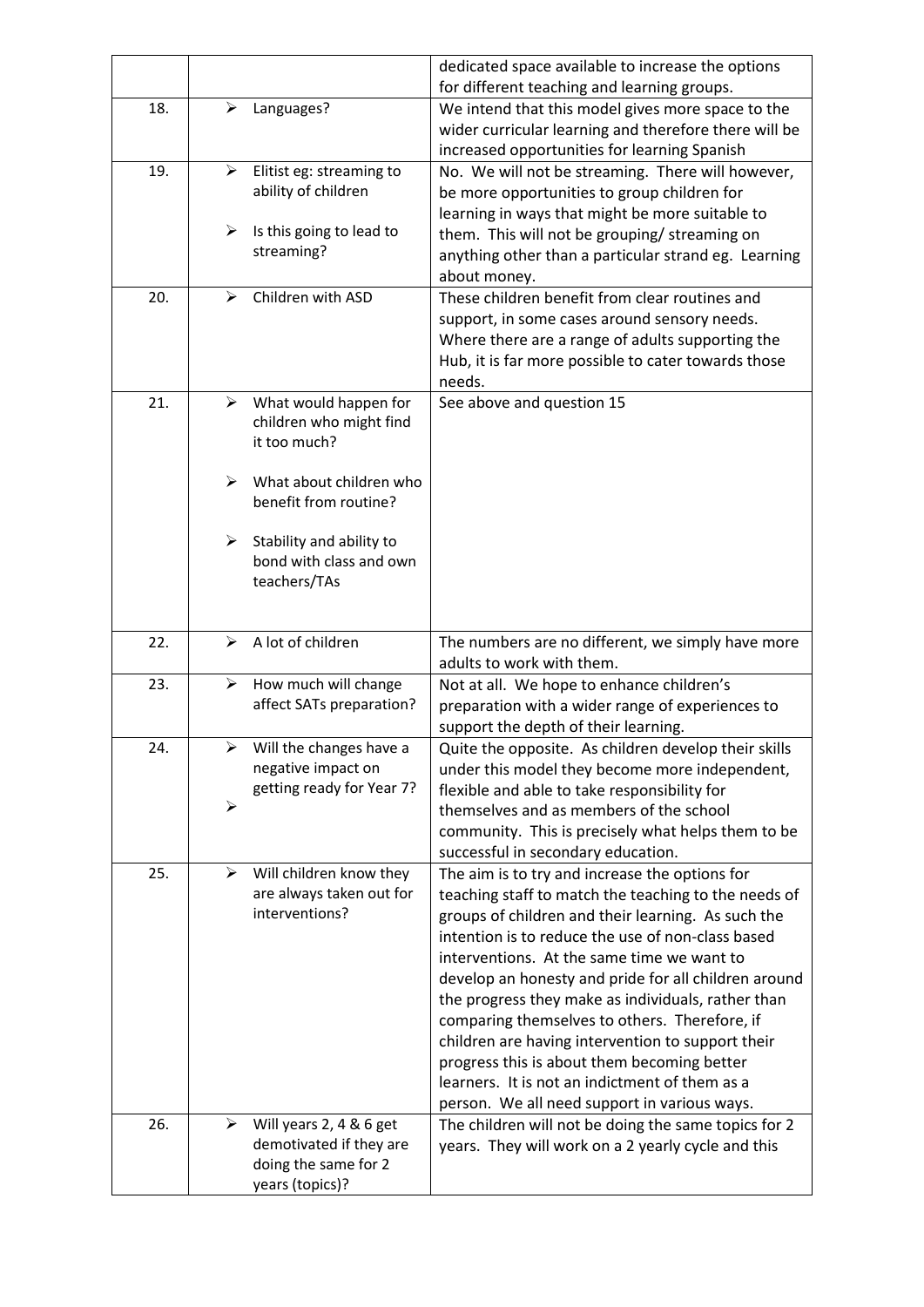|     |   |                                                                                                                                  | will grow as we move through the curriculum over<br>the next 2 years.                                                                                                                                                                                                                                                                                                                                                                                                                       |
|-----|---|----------------------------------------------------------------------------------------------------------------------------------|---------------------------------------------------------------------------------------------------------------------------------------------------------------------------------------------------------------------------------------------------------------------------------------------------------------------------------------------------------------------------------------------------------------------------------------------------------------------------------------------|
| 27. | ⋗ | Will there still be Maths<br>lessons?                                                                                            | Yes.                                                                                                                                                                                                                                                                                                                                                                                                                                                                                        |
| 28. | ⋗ | Is there going to be a<br>change in physical<br>activities - eg: more<br>sport?                                                  | The intention is that there are more situations<br>where teaching and learning involves physical<br>activity. This does not necessarily mean children<br>will do more formal sport, but they will definitely be<br>up and outside as part of their daily learning on a<br>more daily basis. Hence the need for children to<br>have an outdoor kit in the same way that they have<br>a PE kit.                                                                                               |
| 29. | ≻ | Will assessment change<br>if less is recorded?                                                                                   | What we use to provide a secure evidence base in<br>assessing children's progress will continue to be the<br>basis for reaching those judgements. We will<br>however, be using less written outcomes to achieve<br>this since all the self and external evaluation says<br>that the children are doing too much writing as a<br>way of proving they have learnt something.                                                                                                                  |
| 30. | ➤ | Will communication<br>improve?                                                                                                   | We encourage parents to make full use of the<br>newsletter and the new website to keep themselves<br>informed as to whole school events. Along with this<br>all hubs will be developing opportunities for<br>increased participation of parents. Each class<br>teacher has an individual school email address that<br>all parents are able to use to contact them<br>regarding any concerns if they have not had the<br>opportunity to speak directly to a member of staff<br>from the Hub. |
| 31. | ⋗ | As a pilot, there's a risk<br>for Year 5 & 6 children<br>going to secondary<br>school. Will they be<br>ready/at the right level? | The purpose of all of this work is to improve the<br>experience of all children as they move through<br>school. At the same time the expectation is that all<br>children will get what they experience from their<br>current provision as a minimum. Year 5 and 6<br>children are key to understanding the possibilities of<br>this model and as such the expectations and<br>intentions for their success, both academically and<br>socially, are paramount.                               |